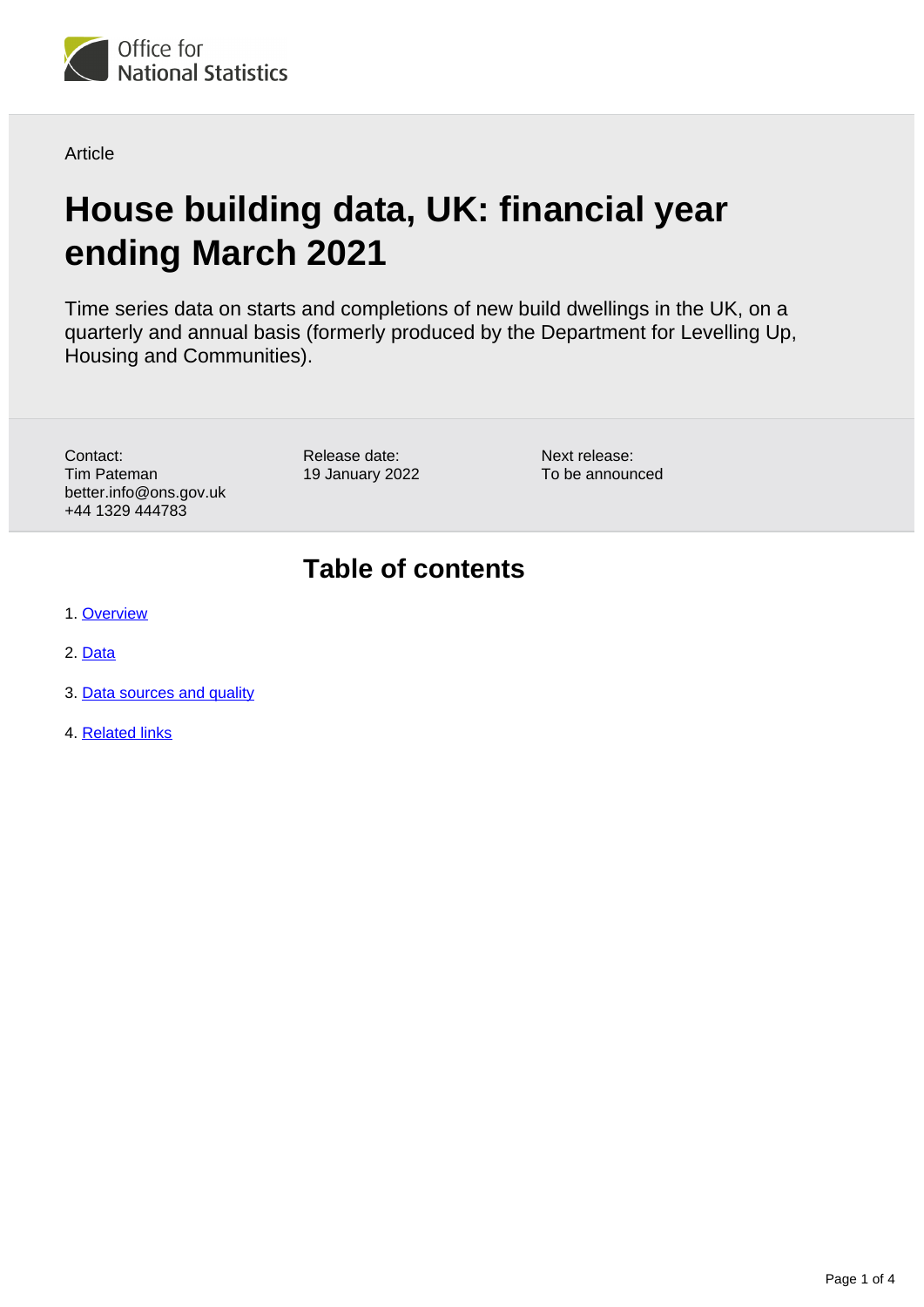## <span id="page-1-0"></span>**1 . Overview**

This release provides [data on newly built dwellings in the UK](https://www.ons.gov.uk/peoplepopulationandcommunity/housing/articles/ukhousebuildingdata/financialyearendingmarch2021/relateddata). Where possible, data are presented separately for dwellings started and completed, and split by sector (private enterprise, housing associations or local authorities).

The most recent data available are for the financial year ending March 2021, whereas quarterly and calendar year data are not as up-to-date. For the UK, quarterly data are available up to March 2020. They are created by aggregating previously published data from the four UK countries. This release also publishes statistics at the individual country level, and data are presented for quarters beyond March 2020 where available.

Unfortunately, coronavirus has affected some data collection. UK figures are therefore anticipated to only be available on a financial year basis in future releases. However, we will continue to publish calendar year and quarterly figures on an individual country basis where possible. The Office for National Statistics (ONS) will announce future publications on the [ONS release calendar.](https://www.ons.gov.uk/releasecalendar)

A dwelling is counted as "started" on the date work begins on the laying of the foundation, and as "completed" when it becomes ready for occupation or when a completion certificate is issued. This is consistent with the statistics previously published by the Department for Levelling Up, Housing and Communities (DLUHC).

The statistics presented in this release do not cover all new housing supply. For example, they do not include conversions and changes of use. See Limitations of the data in the [Data sources and quality](https://www.ons.gov.uk/peoplepopulationandcommunity/housing/articles/ukhousebuildingdata/financialyearendingmarch2021#data-sources-and-quality) section for further information.

Individual country-level statistics are available separately from the producers of each country's statistics (see [Related links\)](https://www.ons.gov.uk/peoplepopulationandcommunity/housing/articles/ukhousebuildingdata/financialyearendingmarch2021#related-links). Those individual country datasets include statistics for small geographical areas, which are not presented in this release.

## <span id="page-1-1"></span>**2 . Data**

[House building, UK: permanent dwellings started and completed](https://www.ons.gov.uk/peoplepopulationandcommunity/housing/datasets/ukhousebuildingpermanentdwellingsstartedandcompleted)

Dataset | Released 19 January 2022

Time series data on starts and completions of new build dwellings in the UK, on a quarterly and annual basis (formerly produced by the Department for Levelling Up, Housing and Communities).

## <span id="page-1-2"></span>**3 . Data sources and quality**

These statistics are based on administrative data sources. Information about the data sources, and the earliest time periods for which data are available from each of the four UK countries is available as follows.

### **Sources**

- England: local authority new build form returns; National House Building Council (NHBC) data; approved inspector data returns
- Wales: local authority building inspectors; National House Building Council (NHBC) data
- Scotland: local authority new build form returns; Scottish Government Affordable Housing Supply Programme
- Northern Ireland: District Council Building Control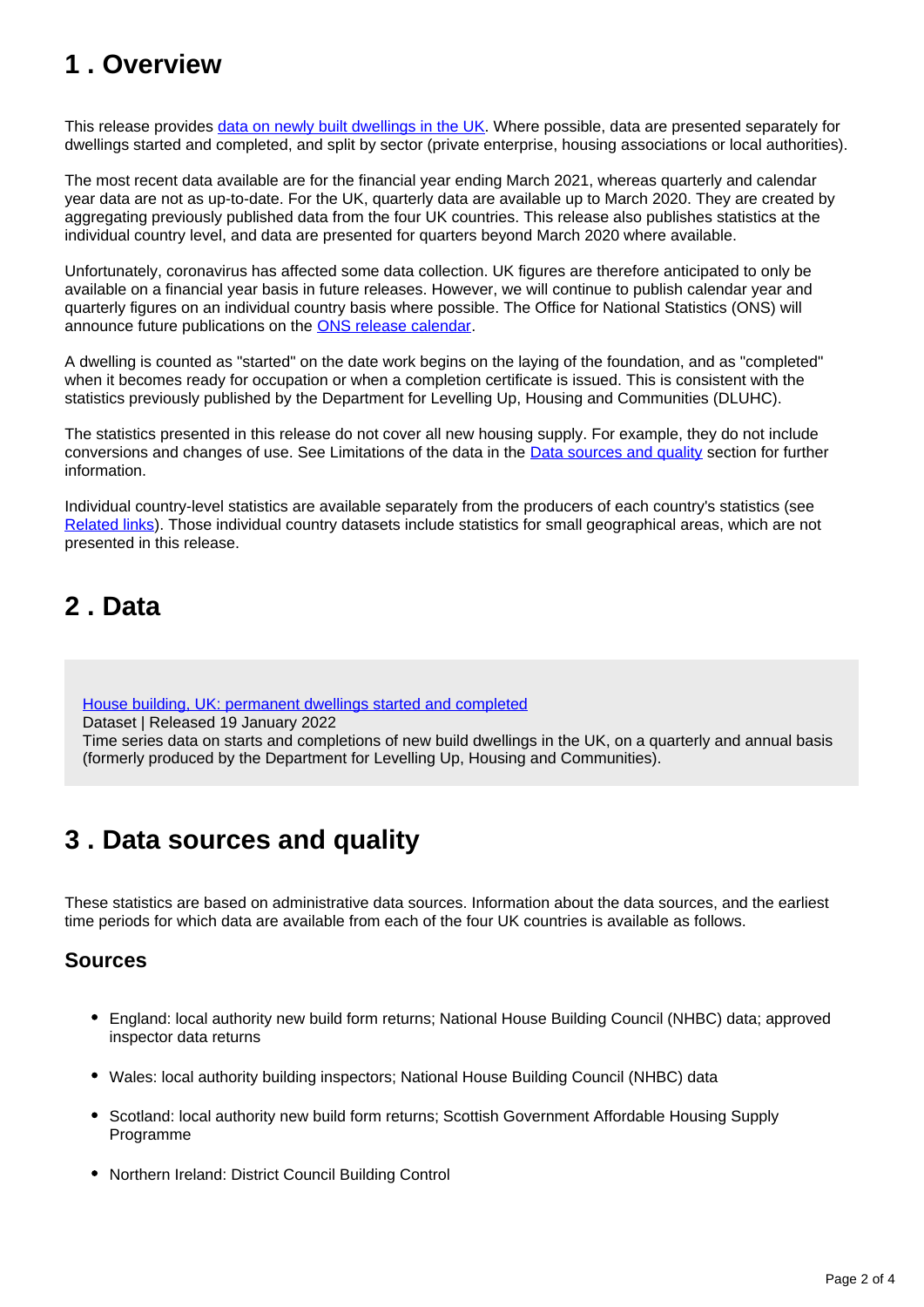## **Earliest time periods available (starts and completions, and by sector<sup>1</sup>, unless stated)**

**Quarterly** 

- Wales: April to June 1974 onwards
- England, Scotland, Northern Ireland: January to March 1978 onwards

Financial year

England, Wales, Scotland and Northern Ireland: year ending 1970 onwards

### Calendar year

- Scotland: 1945 onwards, completions only
- England: 1946 onwards
- Wales: 1946 onwards, completions only
- Northern Ireland: 1949 onwards, completions only

Each publication of these statistics reflects revisions made in the source data from each country. This ensures that statistics for the UK are consistent with the latest statistics, at time of publication, in each constituent country.

### **Uses and users**

The datasets in this release give timely information relating to starts and completions of new dwellings in the UK. They are used to inform government housing policy, and for housing market analysis and research. They are also used by forecasters and decision-makers, including at the Bank of England. The compilation of the UK data in this release also allow international comparisons of housing supply.

### **Limitations of the data**

These statistics provide a timely indicator of housing supply, however, there are limitations of coverage and comparability. For England, more comprehensive (but less frequent) measures of changes to the size of the [dwelling stock](https://www.gov.uk/government/collections/net-supply-of-housing) are published annually by the Department for Levelling Up, Housing and Communities (DLUHC). These provide a fuller measure of new housing supply based on additional sources, including building control, site visits, and Council Tax and planning databases.

In addition, there are limitations of comparability across the UK in these statistics. Each country produces its own statistics on house building, which are subject to revisions and have variations in sources and how the data are collected and processed. For example, a small amount of data for England is missing and therefore imputed.

For England, figures on new build dwelling starts and completions are from records kept for building control purposes. The house building figures reflect the sector of the developer building the dwelling rather than the intended final sector. This may lead to an undercount of housing association and local authority starts and completions recorded in these tables and a corresponding overcount of private enterprise figures. This problem is more likely to affect starts than completions.

For Wales, data are based on the reports of local authority building inspectors and the National House Building Council (NHBC), a private approved inspector; it does not include information from other private approved inspectors. It is sometimes difficult for building control officers and NHBC to identify the intended final tenure of the property (the basis for the tenure information). This may lead to an under-count of social sector new house building and an over-count for the private sector. Within the social sector, it may also lead to an under-count of local authority new house building and an over-count for the registered social landlord sector. Therefore, the sector data should be treated with caution.